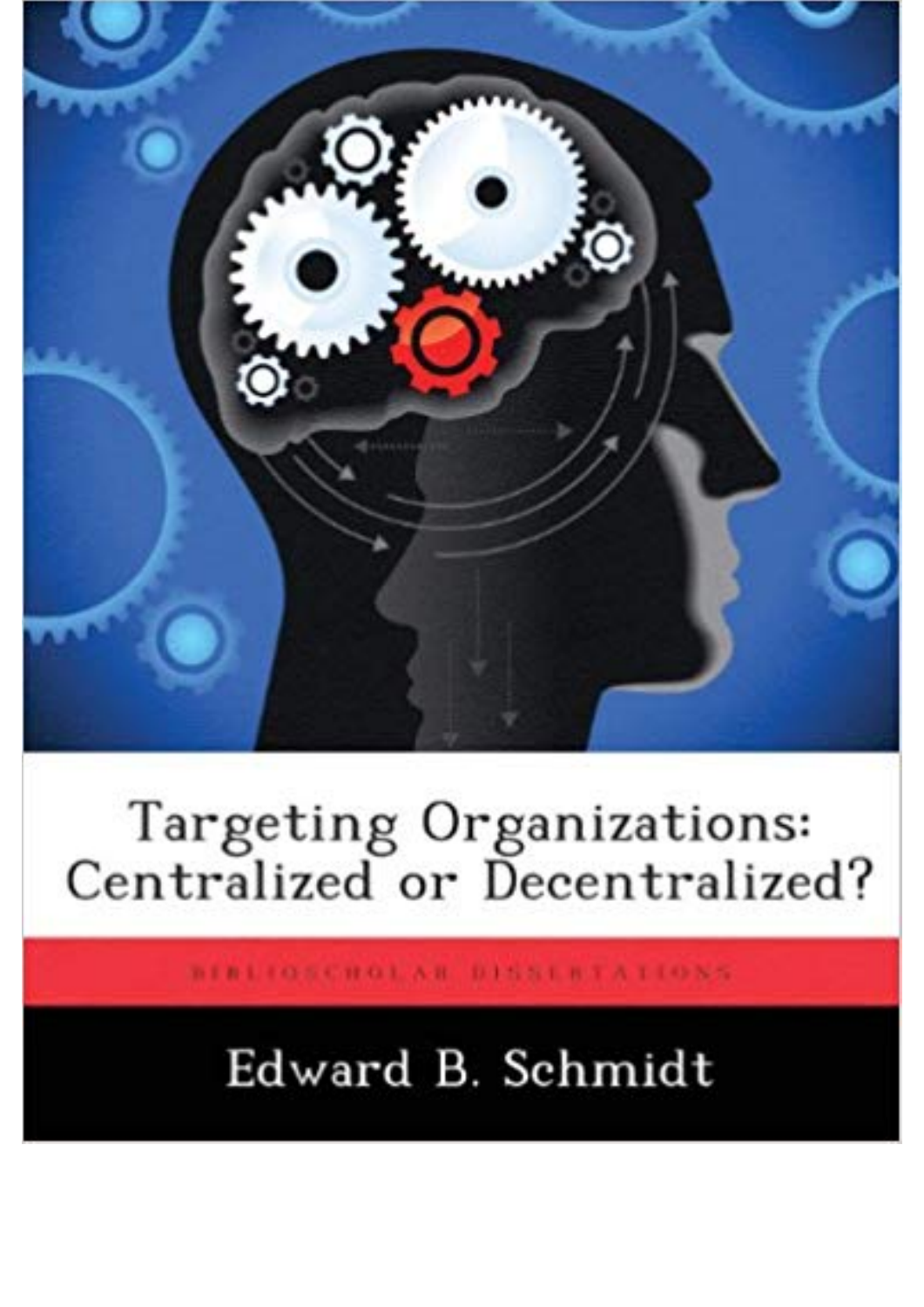*Edward B. Schmidt*

## **Targeting Organizations: Centralized or Decentralized?**

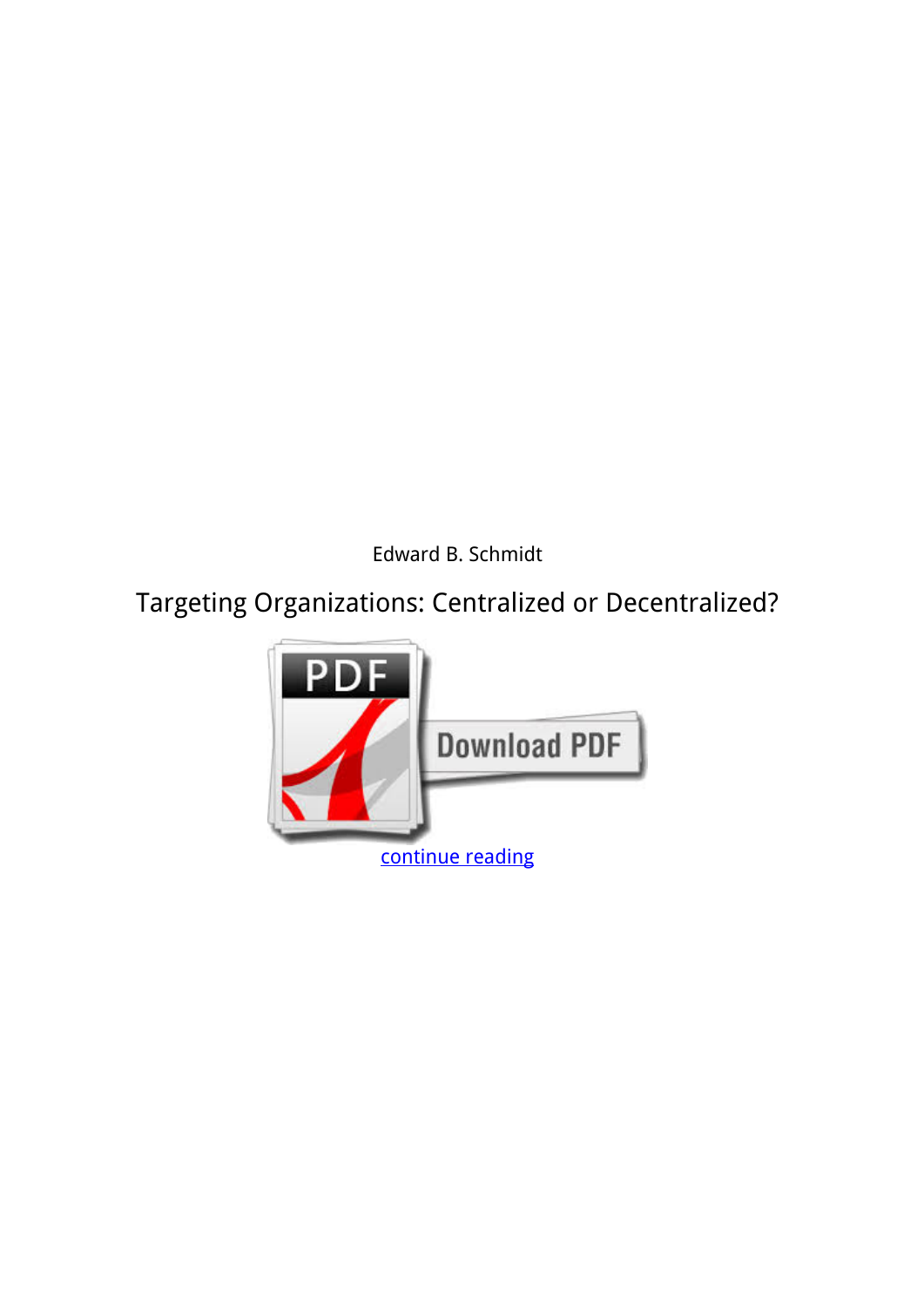This study analyzes the evolution of targeting organizations to identify their strengths and evaluate their effect on future organizations. Right now the question is whether we have to bring nonnuclear strategic targeting into a centralized firm. The air forces had to discover ways to get passed bureaucratic infighting to make sure dissemination of targeting info to all applicable firms. On the eve of its access to World War II, the Army Air Corps did not even have an intelligence business. The creation of the Joint Strategic Target Planning Staff in 1960 brought all strategic nuclear targeting under one roof and apparently worked well well. The Korean War brought more problems to the top for targeteers. Should the commander-in-chief's staff direct the targeting of air forces or if the air element commander deal with it? As the war drew to a close, Air Pressure planners saw the necessity of unified effort and attempted to centralize the targeting function. While both strategic and tactical targeting are talked about, the primary emphasis is definitely on the former. Desert Storm showed the potential for centralized targeting from america due to contemporary communications and cooperation among the Providers. Therefore, this research proposes creation of a centralized targeting organization in order to be prepared for fast execution of strategic aerial warfare against any number of potential adversaries.



[continue reading](http://bit.ly/2Tge8Fv)